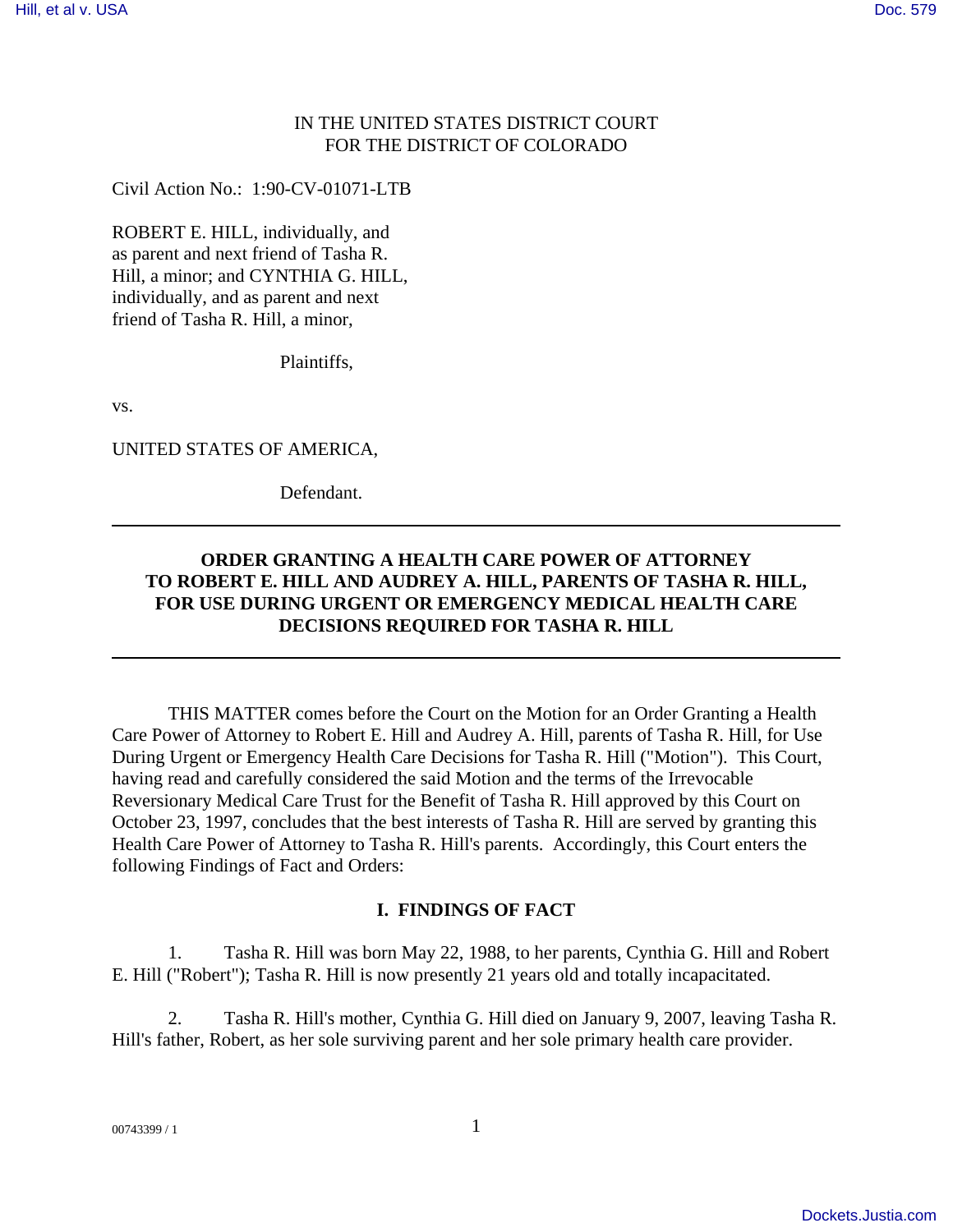3. Subsequently, on July 13, 2007, Robert Hill married Audrey A. Hill. On June 23, 2008, Audrey A. Hill formally adopted Tasha R. Hill as her own daughter. On May 8, 2008, this Court recognized Audrey A. Hill as Tasha R. Hill's mother within the meaning of the term "Parents" as that terms is used in this Trust. (See Docket No. 554.)

4. On May 23, 1997, this Court entered an Order approving an Irrevocable Reversionary Inter Vivos Medical Care Trust for the Benefit of Tasha R. Hill ("Trust"), designed to provide maximum health care benefits for Tasha R. Hill. Specifically, the Trust, as construed by Court Orders dated May 8, 2009, and June 3, 2009, mandates, in part:

4. Purpose of Trust and Allowable Expenses.

The Trustee [Regions Bank Nashville] shall pay all necessary and reasonable expenses, regardless of cause, to the extent allowed below in this Paragraph 4. The purpose of this Irrevocable Reversionary Trust is to provide for the personal attendant care, and the medical, dental, therapeutic, cognitive, psychological, and rehabilitative care of the Beneficiary [Tasha R. Hill], regardless of the cause for such care, in order to maximize her mental development and minimize her physical disabilities

. . . .

a. Medical and Dental Care

The Trustee shall pay all medical and dental care expenses of the Beneficiary for (1) the diagnosis, cure, mitigation, treatment, or prevention of injury, sickness, illness, or disease, or (2) the purpose of affecting any structure or function of the body or mind, whether the medical or dental care expenses arise from in-patient or out-patient care. . . . .

\* \* \*

8. Parents' Role

a. With due regard for the fact that the Parents of the Beneficiary have provided her care in the past and will continue to be closely involved in all aspects of her life and care, the Trustee shall consult with the Parents with regard to all personal, medical, therapeutic or rehabilitative care decisions. In the absence of good cause, as determined by the Trustee, and subject to the terms and conditions of Paragraph 4 of this Irrevocable Reversionary Trust, the Trustee shall abide by the recommendations of the Parents in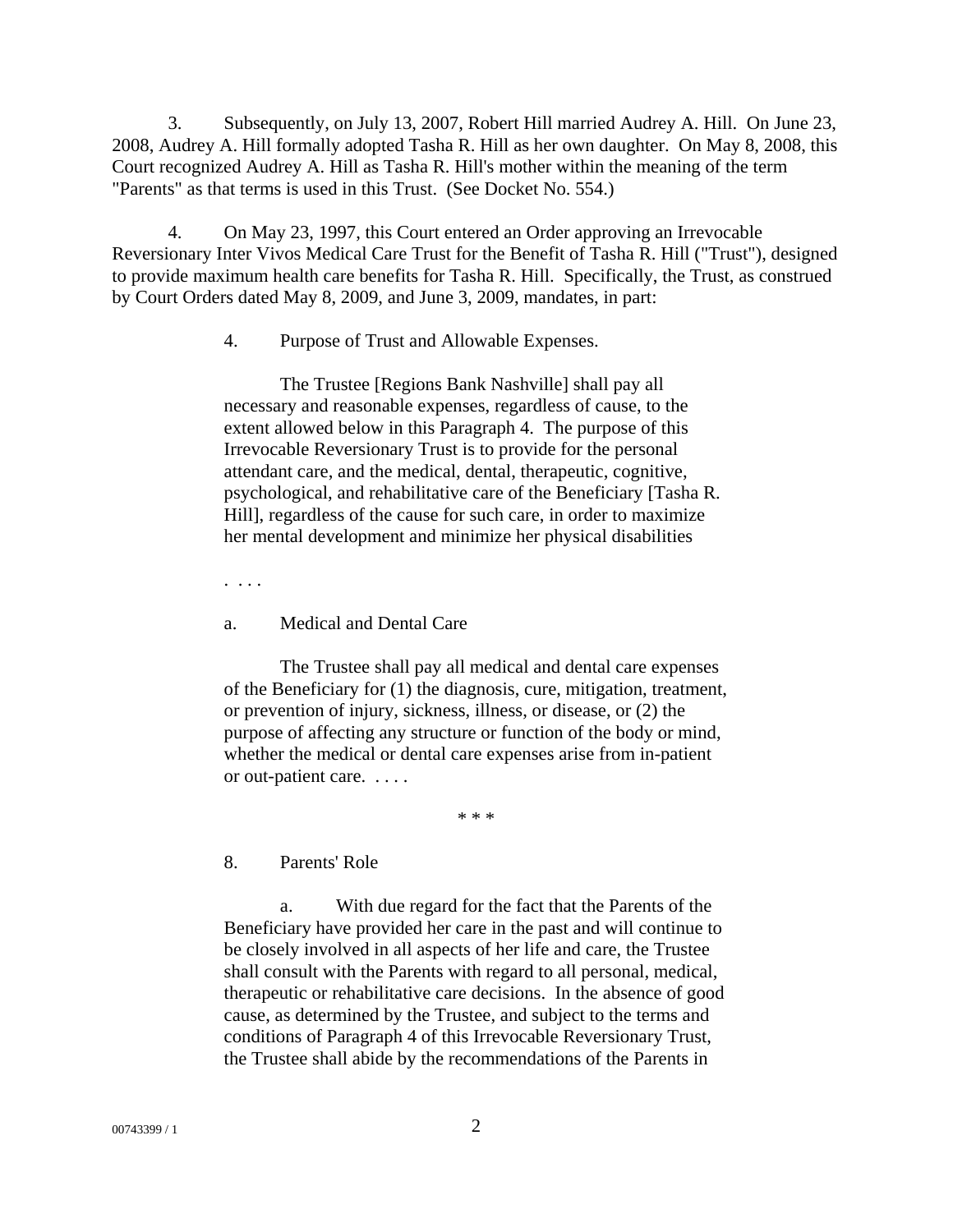the planning of medical, therapeutic and personal care and the selection of health care providers.

\* \* \*

5. On February 26, 2009, the Eleventh Annual Report of the Trustee and the Guardian Ad Litem reported to this Court that the assets of this Trust as of December 31, 2008, are \$5,633,326.75 in cash and securities.

# **II. COURT ORDERS**

1. Based upon the foregoing Findings of Fact, the Court does hereby appoint Robert E. Hill and Audrey A. Hill, parents of Tasha R. Hill, currently residing in Celina, Tennessee (referred to hereinafter as "Health Care Agents" for Tasha R. Hill) as the true and lawful attorneys-in-fact to be Health Care Agents for their daughter, Tasha R. Hill, with respect to her urgent or emergency health care matters upon the terms and conditions set forth herein.

2. Because Tasha R. Hill has been incapacitated since she was a young child and has remained continuously and permanently incapacitated to this date, either Health Care Agent for Tasha R. Hill is authorized to and shall make all "urgent or emergency health care decisions" for her based upon whatever either one of the Health Care Agents determines to be in the best interests of Tasha R. Hill, without any attempt to ascertain her personal wishes.

3. Pursuant to the terms of the Trust, Regions Bank, Nashville, the Trustee of the Trust, is required to pay for all necessary and reasonable expenses, regardless of cause, for the medical, dental, therapeutic, cognitive, psychological and rehabilitative care of Tasha R. Hill. Specifically, the Trustee shall pay all said expenses for (1) the diagnosis, cure, mitigation, treatment or preventions of injury, sickness, illness, or disease, or (2) the purpose of affecting any structure or function of Tasha R. Hill's physical person or her mind, regardless of whether the expenses arise from in-patient or out-patient care and treatment of Tasha R. Hill.

4. "Urgent or emergency health care decisions" shall be any health care decision reasonably necessary to be made for Tasha R. Hill within 48 hours after the appearance of any urgent or emergency condition and before the court-appointed Guardian Ad Litem or the Regions Bank, Nashville, Trustee of the Trust, can be consulted because Tasha R. Hill's health, functionality or life would be harmed or put in jeopardy. As set forth above in paragraph 2, each Health Care Agent shall have full and complete authority regarding each and every "urgent or emergency health care decision" that is required to be made. The attending or other treating physician or administrator of any hospital or other treatment facility has no obligation whatsoever to seek out or consult with or secure the consent of the other Health Care Agent.

(a) In the event of any disagreement(s) between a Health Care Agent and any attending or other treating physician of Tasha R. Hill concerning the appropriate treatment or application of the terms of this Health Care Power of Attorney that may arise, any such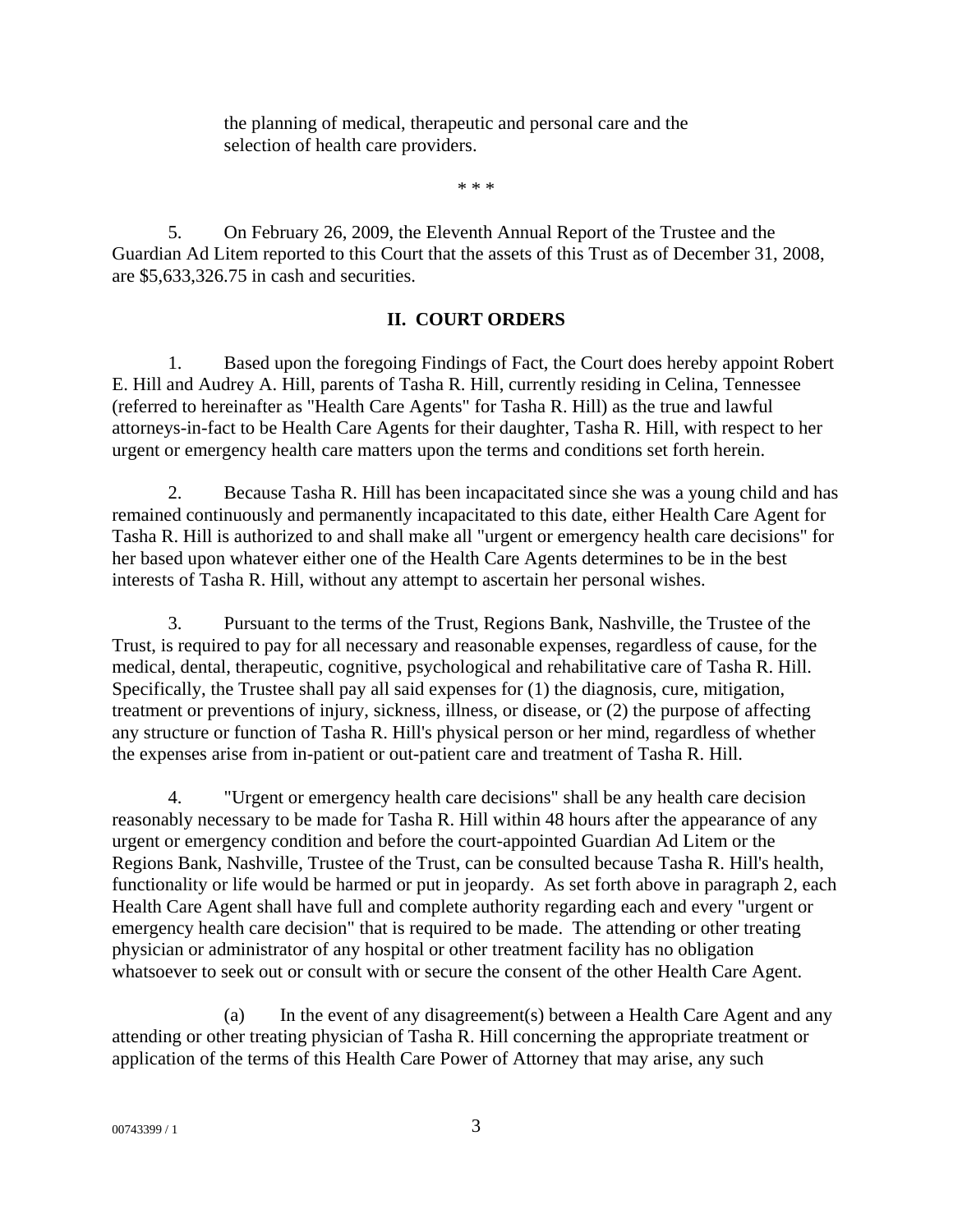disagreement(s) shall be resolved permanently and with finality in accordance with the written direction of either of Tasha R. Hill's Health Care Agents.

(b) In the event of any disagreement(s) between the Health Care Agents themselves concerning the appropriate treatment or application of the terms of this Health Care Power of Attorney that requires urgent or emergency health care decisions, such disagreement(s) between the Health Care Agents shall be mediated by Tasha R. Hill's Guardian Ad Litem, Charles Goldberg.

(c) If a mediated resolution of the disagreement(s) between the Health Care Agents cannot be reached within 24 hours after Tasha R. Hill's Guardian Ad Litem has been notified of the disagreement(s), the Guardian Ad Litem, the Parents, and Regions Bank shall seek to obtain guidance from the United States District Court for the District of Colorado before any final decision is made.

(d) To the extent reasonably practicable, either or both Health Care Agents shall keep Charles Goldberg, Guardian Ad Litem, the Trustee, Regions Bank, and John D. Dahlberg, advised of every decision facing the Health Care Agents pursuant to this Power of Attorney.

5. The rights, duties, responsibilities and authority conferred on each Health Care Agent herein shall include, but are by no means limited to the right to determine, initiate, alter or terminate any proposed urgent or emergency health care, diagnostic or therapeutic services or any other urgent or emergency medical, surgical, dental, visual or psychological treatment or procedures; the right to receive Tasha R. Hill's personal health information, medical records, documents and reports from all treating physicians, other health care professionals, health care institutions and insurance providers along with the right to review, release and disclose such personal health information, medical records, documents and reports to the same extent that Tasha R. Hill would be entitled to do if she were competent; to contract on behalf of Tasha R. Hill, with any health care related provider, service or facility (without the Health Care Agents incurring personal financial liability for such contracts), with such contracts binding the Trustees of the Trust specified below for payment in full from such Trust pursuant to the terms of such Trust.

6. No person who relies in good faith upon any representations or decisions made by the Health Care Agents shall be liable to Tasha R. Hill, her estate, heirs or assigns, or to the Trustee of either trust identified above in paragraph 3, for recognizing each Health Care Agent's authority and following his or her decisions and directions on behalf of Tasha R. Hill. The directions of each Health Care Agent shall be binding in all respects upon all those involved in the care and treatment of Tasha R. Hill. The Health Care Agents and all those acting upon their decisions and directions shall be indemnified and held harmless by the estate and heirs of Tasha R. Hill in connection with all claims arising from the exercise of this Power of Attorney which could be asserted against the Health Care Agents and any person or entity acting upon their decisions and directions pursuant to this Health Care Power of Attorney.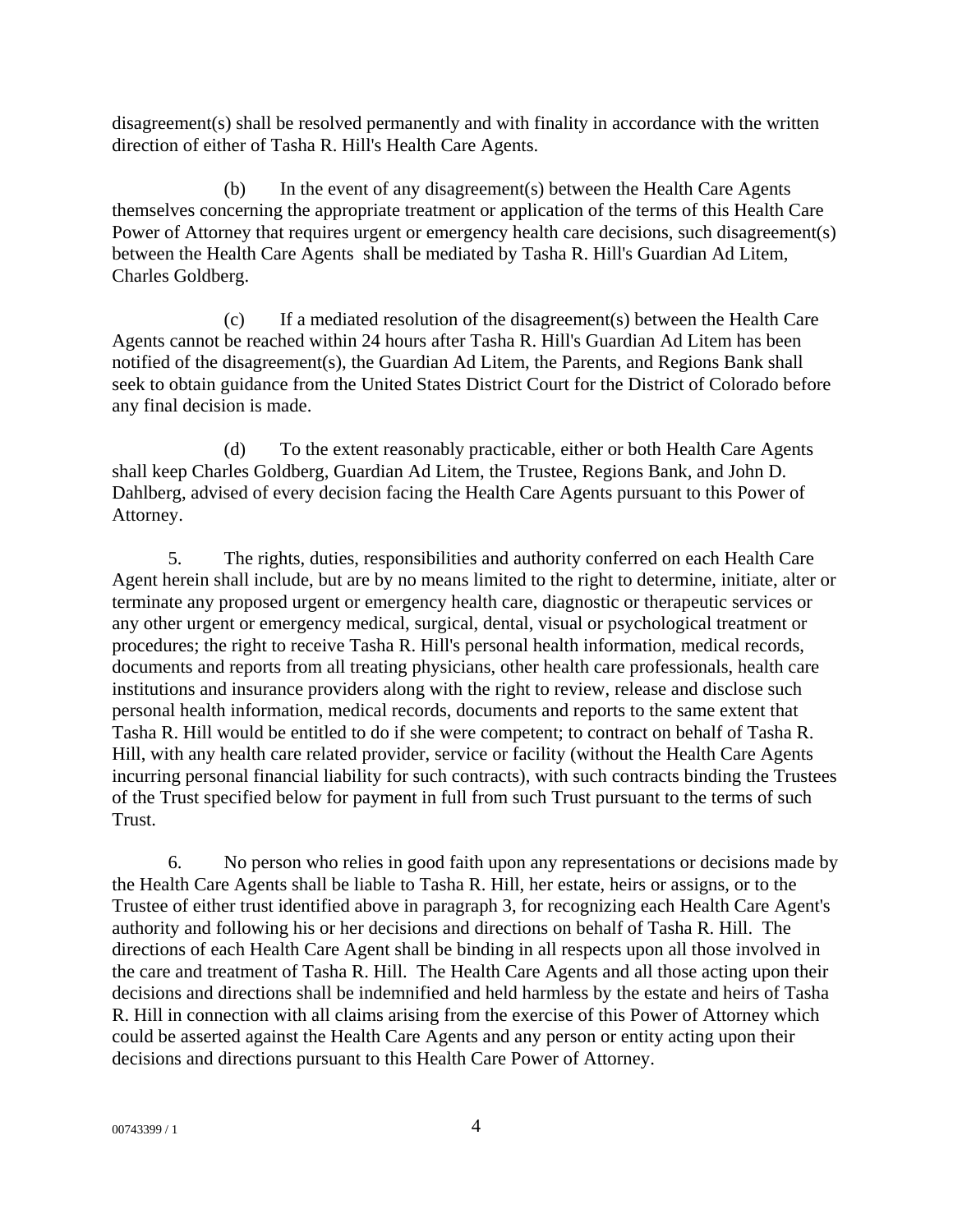## 7. ADMINISTRATIVE PROVISIONS:

(A) This Health Care Power of Attorney is intended to be valid in any jurisdiction in which it is presented.

(B) The Health Care Agents shall be entitled to reimbursement for all reasonable expenses incurred as a result of carrying out any provisions of this Health Care Power of Attorney, including the cost of any legal action taken to enforce the powers and authority granted herein, including reasonable attorney's fees and costs.

(C) The powers delegated under this Health Care Power of Attorney are severable, so a determination as to the invalidity of any one (1) or more powers shall not affect any others.

(D) This instrument, including the rights, powers and authority of the Health Care Agents appointed herein shall be in full force and effect immediately upon execution by the Health Care Agents, and such rights, powers and authority shall remain in full force and effect from the above-mentioned date until the death of Tasha R. Hill or until the same is modified or revoked by this Court.

(E) This Health Care Power of Attorney shall become effective upon the signatures of Robert E. Hill, Audrey A. Hill, and Charles Goldberg below.

DONE AND SIGNED this  $18<sup>th</sup>$  day of November 2009.

BY THE COURT:

 s/Lewis T. Babcock LEWIS T. BABCOCK, JUDGE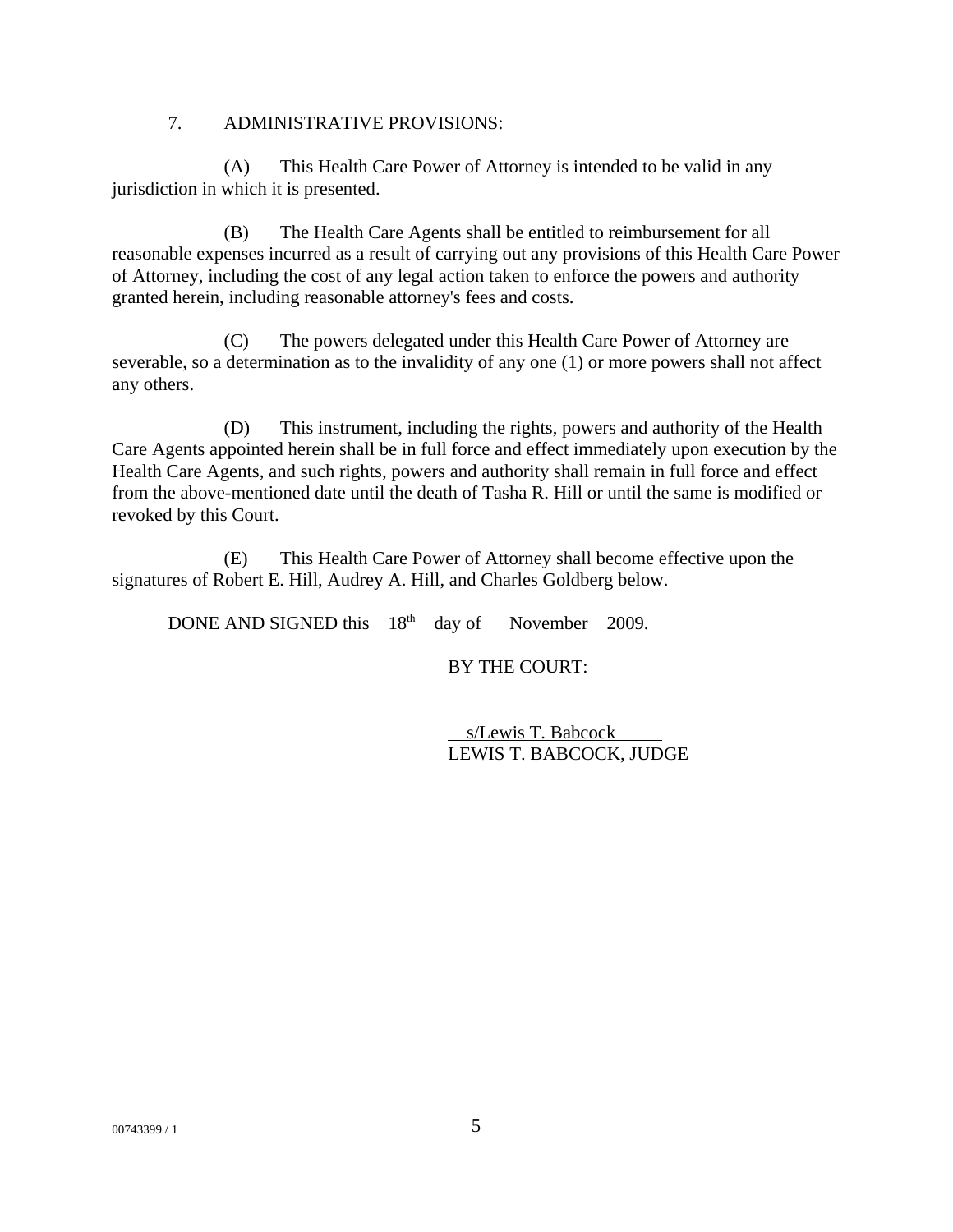## WE HAVE READ, UNDERSTAND, AND AGREE TO BE BOUND BY AND DISCHARGE FAITHFULLY ALL THE TERMS AND CONDITIONS OF THE WITHIN HEALTH CARE POWER OF ATTORNEY.

Robert E. Hill

Audrey A. Hill

| STATE OF TENNESSEE    |        |
|-----------------------|--------|
|                       | $\sum$ |
| <b>COUNTY OF CLAY</b> |        |

I hereby certify that on the \_\_\_ day of \_\_\_\_\_\_\_\_\_\_\_\_\_, 2009, **Robert E. Hill and Audrey A. Hill,** personally came before me and acknowledged under oath, to my satisfaction, that they are the persons named in and who personally signed this General Health Care and Limited Financial Power of Attorney, and that they signed, sealed and delivered this General Health Care and Limited Financial Power of Attorney for the uses and purposes therein expressed.

My commission expires: \_\_\_\_\_\_\_\_\_\_\_\_\_\_\_\_\_\_\_\_

(SEAL)

Notary Public